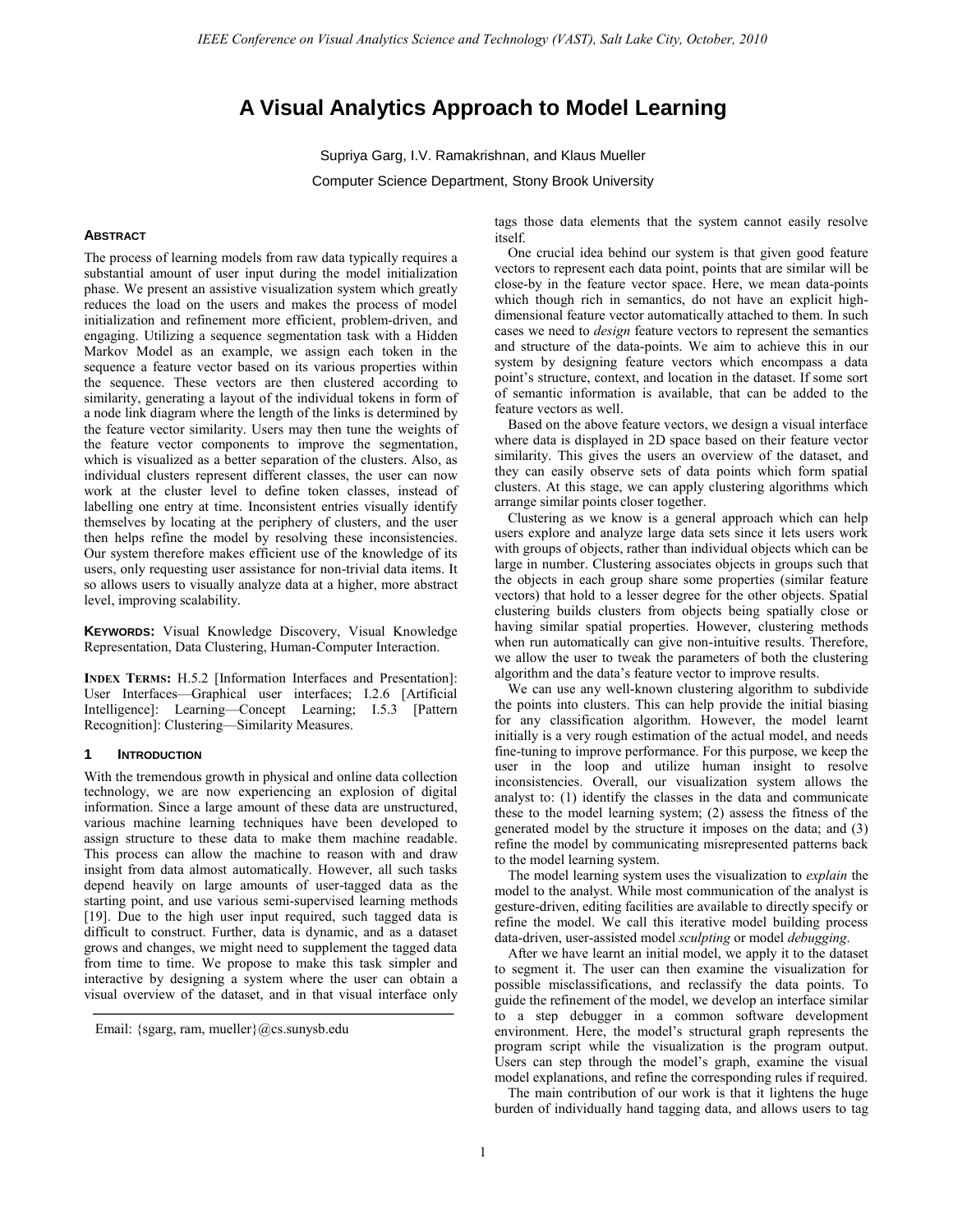data at a higher level, with greater interactivity. Our approach can provide a solution to a large range of segmentation and classification problems in the presence of complex and ambiguous data. This includes the audio/video domain where we want to segment the input by speakers, scenes, moods, etc, and the image domain where we classify images by content type, or segment an image into objects.

On the other end of the spectrum are methods which try to learn important feature vectors for data classification automatically [16]. However, they are highly time intensive. By using our approach, we can let the user into the loop, and allow him to guide the system making the process much more efficient.

Our paper is structured as follows. Section 2 presents related work, Section 3 describes relevant theoretical aspects, Section 4 provides details on implementation, Section 5 presents results, and Section 6 ends with conclusions and pointers for future work.

#### **2 RELATED WORK**

This work follows the general Visual Analytics idea of combining human domain knowledge with automatic data analysis techniques by providing users with interactive visual interfaces, whereby 'interactive' means that users can actively participate in the analytical process as it evolves. Though our main focus is on allowing users to facilitate the process of model learning, visually guided data clustering is an integral part of it. There has been some work related to this field, including some in Visual Analytics. The approach described by Schreck et al. [17] allows users to leverage existing domain knowledge and user preferences, arriving at improved cluster maps. Zhang et al. [19] present a paradigm for visual exploration of clusters.Further, to make sense of the cluster results, visual representations are necessary. Projection-based approaches as presented in [8, 4] are common. We use a Multidimensional Scaling (MDS) approach in this paper.

Learning models from patterns is an active research topic in various branches of computer vision. But there the pattern examples in most cases originate directly from image analysis, promoting unsupervised learning where subtle anomalies (the unexpected data) or new families of patterns which the model parameters cannot capture often go undetected. Visual analytics, on the other hand, aims to be more flexible in the data constellations encountered, appealing to the complex pattern recognition apparatus of humans and their intuition, creativity, and expert knowledge to point out unusual configurations for further testing and model refinement. Papers recognizing this are currently emerging. Janoos et al. [9] used a visual analytics approach to learn models of pedestrian motion patterns from video surveillance data, in order to distinguish typical from unusual behavior in order to flag security breaches in outdoor environments. Their semi-supervised learning approach in which users interact with video stream data improves upon the standard unsupervised learning schemes that are typically used in these scenarios.

There has been little work in the field of visually assisted machine learning. The last few years at VAST has seen some papers in this domain. Our own work on Model-Driven Visual Analytics [6] describes a visual analytics system for highdimensional data analysis. In this system, users visually explore the data in a high-dimensional space, and mark example patterns to iteratively learn rules using Logic Programming. The paper on LSAView [3] provides a visual analytic framework to analyze the model parameters in Latent Semantic Analysis, hence promoting model learning and debugging. Andrienko et al. [1] present an approach to extracting meaningful clusters from large databases

by combining clustering and classification, which are driven by a human analyst through a visual interface.

# **3 THEORY**

We shall use a text segmentation application as an example to illustrate our work. Important here are the concepts of *document* and *token*. In text segmentation we then have a collection of documents that contain the text and the tokens are the words appearing in these text items (each token is composed of a collection of letters). But we may just as well perceive a set of images (or even videos) as a collection of documents and coherent image regions as tokens (which are then further composed into individual pixels). So we see that these concepts are quite general.

The data segmentation task involves working on multiple documents, which are further divided into tokens to do any processing and calculations. A document is the unit which is subject to either classification or segmentation. For text, it can be a single string (an address), a story (news entry), or an entire web page. A token is usually the smallest semantically meaningful unit in the document, and can vary depending on your approach. For text, it is usually a word; for images, it can be a pixel, or a contiguous iso-value region. For video, the natural unit is a frame. We observe that if there is a well-known boundary, then it is easy to extract tokens. In cases where such boundaries are missing, a multi-scale approach can work well.

Given the tokenized dataset, we often need to start with a coarse segmentation. This segmentation gets refined as we apply the learning algorithm, and possibly involve the user in the loop. This *windowing* approach has been used in the segmentation of audio broadcast news into stories [18]. In the absence of a numeric way to define data tokens, these windows provide a simple way to define a feature vector.

Segmentation is the process of converting the data in a raw stream of information into structured records. Given a schema consisting of *n* attributes and an input string, the problem of segmenting the input string involves partitioning the string into contiguous sub-strings and assigning each sub-string a unique attribute from the *n* attributes. For example, given the address schema consisting of the five attributes <COMPANY, STREET, CITY, STATE, PHONE> and the input string "Adieu Travel 117 Franklin St Dansville NY (716) 335-2222", the task of segmentation is to convert the string into the address record: <Adieu Travel, 117 Franklin St, Dansville, NY, (716) 335-2222>. Further difficulties may emerge when the records appear in different order in different strings. The running example in our paper uses the BigBook business address dataset [3] which contains approximately 3000 business addresses from New York State.

Information on the web (such as product listings, audio/video collections, or newscast) exists in an unstructured format. Segmentation into structured records is necessary to facilitate efficient query processing and analysis. The same goes for images and video for content-based image retrieval.

Segmentation techniques either use rules for identifying attributes or employ statistical models. Rule-based approaches require domain experts to create and maintain a set of rules for each application domain. It is difficult to anticipate all possible variations in the documents to be segmented and design rules accordingly. Further, noise in the data can compound the difficulty. Therefore rule-based approaches are neither scalable nor robust. In contrast, statistical approaches automatically learn a statistical model for each application domain. The variability and noise in the input text data are elegantly dealt with by the statistical characteristics inherent in such approaches.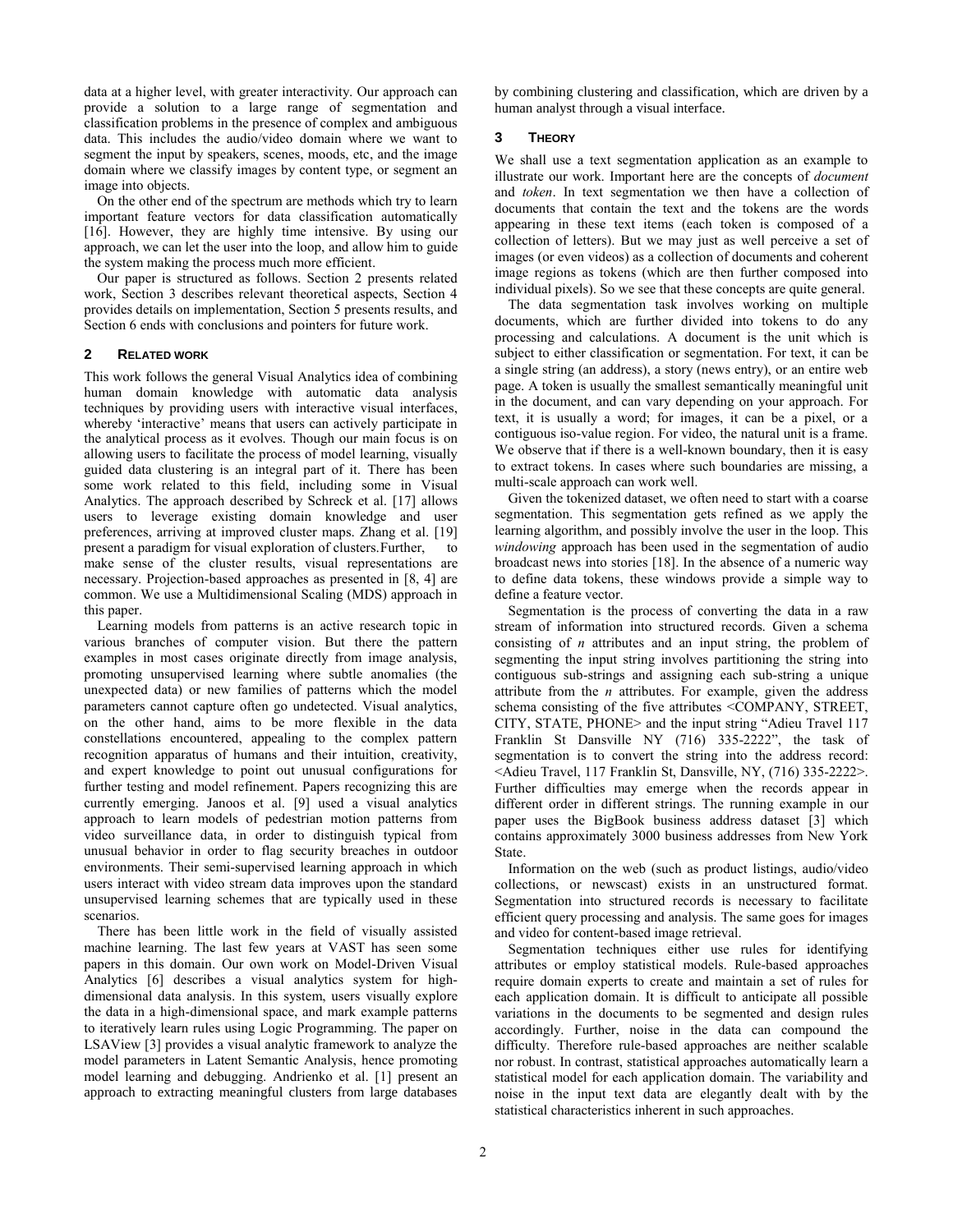Table 1: Feature vector table. Each matrix entry represents the presence or absence of a token in a document. Each row represents the feature vector for the corresponding token.

|  | ABBAB   ABBCB   CDADC   DCCDC   EDFEF |  | FEEFF |
|--|---------------------------------------|--|-------|
|  |                                       |  |       |
|  |                                       |  |       |
|  |                                       |  |       |
|  |                                       |  |       |
|  |                                       |  |       |
|  |                                       |  |       |

### **3.1 Hidden Markov Models**

Without loss of generality, we use a Hidden Markov Model (HMM) [15] to learn the segmentation model. The HMM is a widely used statistical model used for data segmentation. It is a generative model since it captures the probability distribution of observations (e.g. the input strings in ase of text segmentation). HMMs are commonly used to represent a wide range of phenomena in text, speech, and even images (using 2D HMM [10,12].). An HMM consists of a set of states *S*, a set of observations (in our case words or tokens) *W*, a transition model specifying  $P(s_t|s_{t-1})$ , the probability of transitioning from state  $s_{t-1}$ to state  $s_t$ , and an emission model specifying  $P(w|s)$  the probability of emitting word *w* while in state *s*.

To compute hidden state expectations efficiently, we use the Baum Welch algorithm. Emission models are initialized using the approximate classification done using the visual interface. The transition model consists of a completely connected graph with uniform probabilities. Finally, we use the Viterbi algorithm with the learned parameters to label the test data.

# **3.2 Overall Concept**

The main idea behind this project is that humans with specific domain knowledge can easily spot the pattern in data, something which is very difficult for a machine to do. However, to make use of this expert knowledge, the data should be displayed such that the task for the user becomes easier. A good approach is to identify terms that exhibit similar characteristics, and display them together. This essentially means that we need to find appropriate feature vectors for each term and then cluster them together. In data segmentation and classification tasks, the location and neighborhood of a word has a great bearing on its classification. We observe two distinct cases:

- I. Data belonging to the same class appears together *within* documents (e.g. when they belong to the same news topic), or
- II. Data belonging to the same class appears in similar locations *across*  documents (e.g. city names appearing in addresses).

We propose to treat each document as a sequence of tokens. For the case where each document contains one topic, the feature vector for the tokens is simply a binary vector with a 1 representing presence, and a 0 absence. An example is shown in Table 1 where each column is a document, and each row is a token. Here our vocabulary contains the letters (A,B,C,D,E,F), and we can clearly see the three clusters  $(A,B)$ ,  $(C,D)$  and  $(E,F)$ . A better way to see patterns in a large dataset is to calculate the similarity between the feature vector of the tokens (using the dot product, or some other well-known method), and laying them out in 2D using Multidimensional Scaling (MDS) [11]. When tokens belong to exactly one topic, the classification task is quite simple. However the fact that most tokens belong to multiple topics makes the task harder, and often impossible to solve for the machine.

In Figure 1, we show an example to illustrate the value of this approach. In Figure 1(a), the tokens from our dataset are laid out randomly. Briefly looking at it makes it clear that these nodes represent male first names. However, in Figure 1(b) which shows the points laid out using the windowed approach, a user can see the further pattern that these names belong to different nationalities, and in fact this property (same nationality) causes nodes to be laid out close by. Figure 1(c) shows the words colored and circled according to their classification by the user. This task could not be done automatically since even though tokens in the same class occur close by, tokens belonging to different classes are also at a similar distance in multiple instances. Only the domain knowledge of a user can help resolve such ambiguities.

For case II, i.e. when tokens in the same class appear in similar locations *across* documents, we need to capture the locations they appear within all documents. To do so, we divide the tokens in each document into equal numbers of windows  $(N_w)$ , i.e. each token is assigned a window according to its relative position within the document. Given document  $d_i$ , token  $tok_j$ , number of tokens in the document  $num(d_i)$  and the location of the token  $loc(tok<sub>i</sub>)$ , its window number is:

$$
win \ i, tok_j = N_w \times (\frac{loc \ tok_j}{num \ d_i}) \tag{1}
$$

$$
\frac{tok_1 tok_2 | tok_3 tok_4 | tok_5 tok_6}{win_1 | win_2 | win_3}
$$
 (e.g.)

The above example shows how a document with 6 tokens is divided into 3 windows. We construct the feature vector of each token as the histogram summarizing the frequency with which a token has appeared in different windows. An ideal window size is data and task dependent, and is best chosen while interacting with the visual layout of the data. For visualization, we can again calculate token similarity by taking a dot product between feature vectors, and display them in 2D using MDS.

An example of using windows for the initial segmentation of



(a) Random layout (b) Window based layout (c) Clustered Layout (a) Random layout (b) Window-based layout (c) Clustered layout

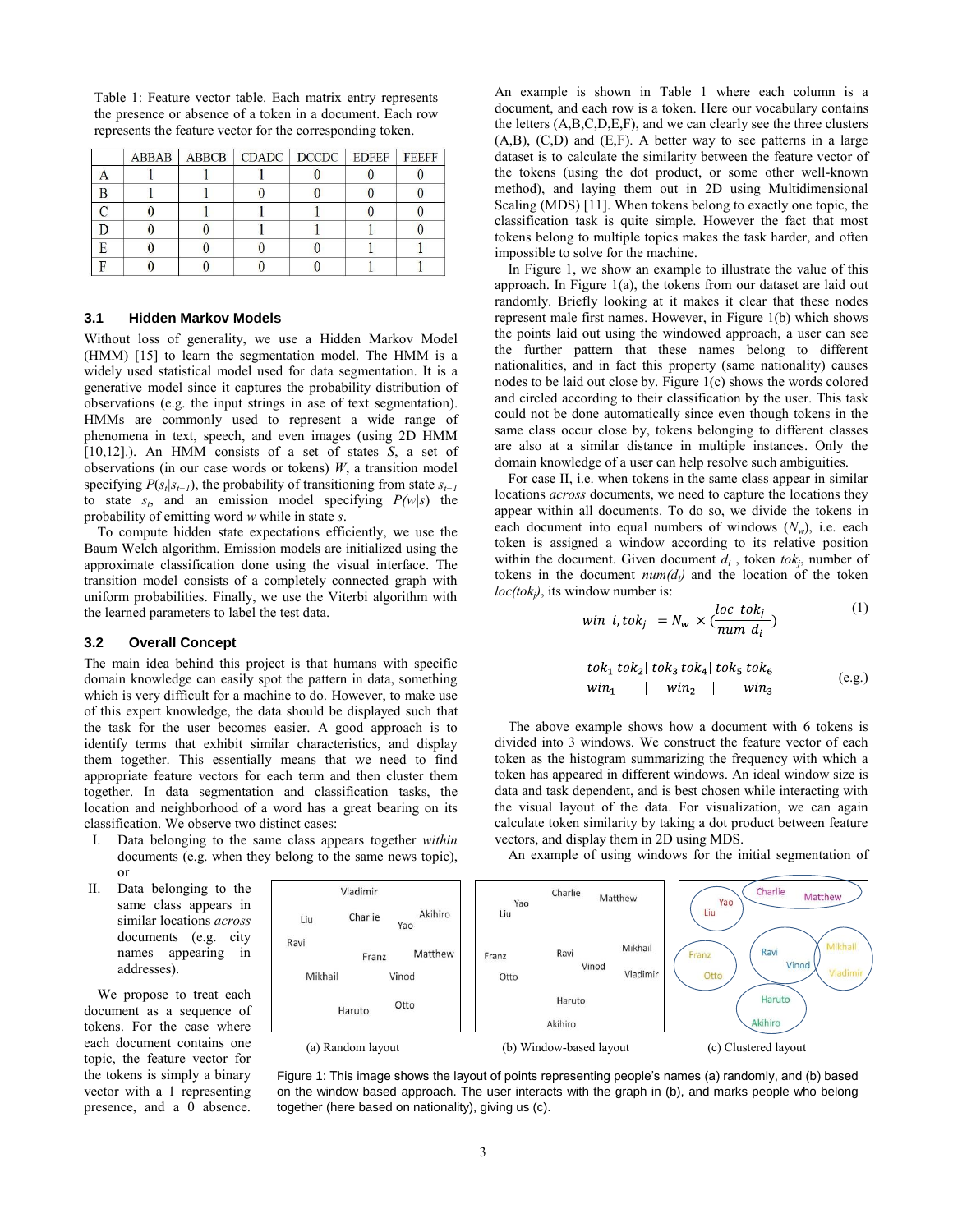

Figure 2: An example of using a coarse segmentation (windowing) to initialize the image segmentation process.

data is shown in Figure 2. Here our task is to segment the colored image into its constituent blocks (Fig  $2(c)$ ). Initially we divide the image into  $4 \times 4$  sub-images. This starts off the learning algorithm, and after a few iterations gives the required result. Note that the window sizes are at a similar scale to the final segments. If we start off with windows too large (larger than the largest segment),

then the results might not be even close to expected. On the other hand, windows that are too small increase the problem size, making it longer (and harder) to solve.

This windowing approach is similar to the one used in [14] which use bigrams and trigrams as basic units for document visualization.

## **4 IMPLEMENTATION**

The basic approach of our system is as follows: we take tokenized data documents, calculate the relevant feature vectors, and allow the user to help initialize and refine models to cluster the data. As mentioned, we use HMMs as an example of a learning approach. An overview of our system is shown in the flowchart in Figure 3.

Initially the data is preprocessed, and tokenized. So each document will contain a sequence of tokens which need to be labeled. We consider all identical tokens to be instances of the same *entity*, and our feature vector calculations are based on these entities.



Figure 3: Overall system. (Left): Flowchart outlining our approach. The red boxes represent user-interaction steps. (Right): An overview of the system. (c) The entities are laid out in a node-link diagram, along with the clusters; (a) and (b) show sliders used by the user in step 4. (a) Sliders to filter the graph, (b) Sliders to adjust the weights of the feature vector components, (d) The interface showing segmentation results that fulfil certain inconsistency criteria – the user then interacts with the system (step 9) to resolve these inconsistencies.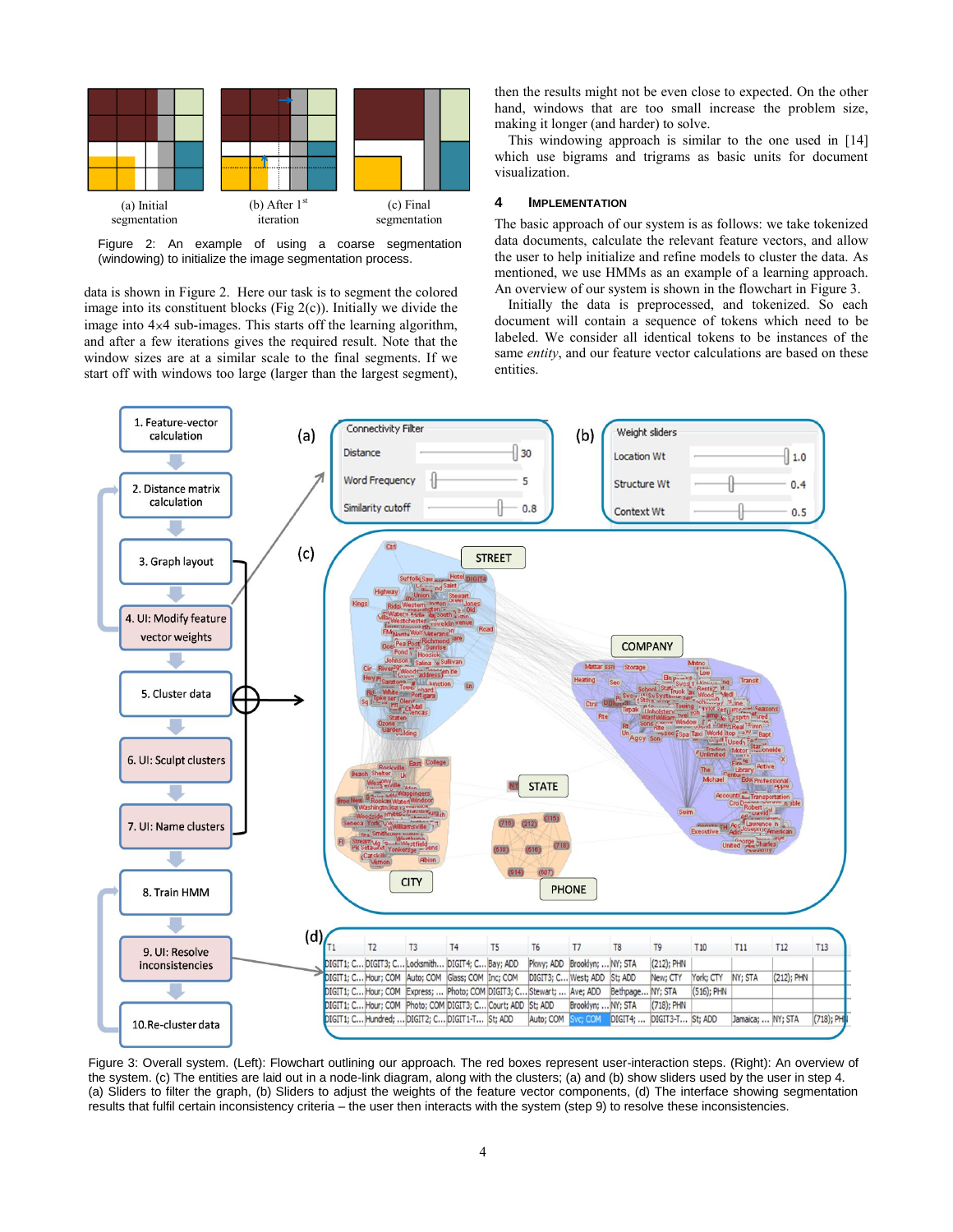

Figure 4: Graph evolution based on node dissimilarities (as shown along the edges)

Observing the datasets led us to the realization that there are three important properties which can help us classify a token –

- (a) Its structure. For text this includes is it a word, is it a number, its length etc.
- (b) Its context, e.g. the tokens that appear before and after it,
- (c) Its location in the document.

Structure and context can also include information beyond the information contained in the tokens themselves. This includes meta-data which comes attached. Webpage data though not necessarily machine readable already exhibits some structure via html meta-data. The non-visual web browser presented in [13] uses the meta-data to segment webpages into semantically related regions.

We numerically capture the above properties in each entity's feature vector. This means that a feature vector contains multiple high-dimensional vectors. When we calculate the similarity between any two entities, we need to calculate similarities based on each property separately, and then combine them into a final value.

A survey on cluster data mining techniques [2] concludes that data specific attribute selection has yet to be invented. Recent work on unsupervised feature learning [16], confirms that user interaction can greatly reduce the learning time. To help alleviate this problem to some extent, we give the power of assigning the weights of the feature vector elements to the user. The similarities due to different elements are all normalized to ranges between [0, 1]. Given two entities *x* and *y*, and similarity values  $\sinh(x, y)$  and weights  $w_i$  due to the three properties, the final similarity between them is:

$$
sim x, y = \frac{i w_i * sim_i(x, y)}{i w_i}
$$
 (2)

#### **4.1 Initialization Stage**

The entities are displayed as a node-link diagram using a forcedirected layout algorithm [7]. This algorithm considers a springlike force for every pair of nodes  $(x, y)$  where the ideal length  $\delta_{xy}$ of each spring is proportional to the graph-theoretic distance between nodes *x* and *y*. Minimizing the difference between Euclidean and ideal distances between nodes is equivalent to a metric multidimensional scaling problem. Here we use the *dissimilarity* between nodes as the ideal distance between two nodes. The dissimilarity is simply the inverse of similarity:

$$
dissimilarity x, y = 1 - sim(x, y) \tag{3}
$$

Figure 4 shows the graph evolution, and finally patterns emerge showing the overall structure of the dataset. At this stage, the user can modify the weights of the feature vectors. This updates the node similarities as well as the graph layout.

Note that any pair of nodes will have a similarity measure, but keeping all the edges will give us an extremely dense graph with no discernible structure. Removing edges between nodes with low similarity  $(0.5)$  helps this structure to emerge better. The optimal cutoff value depends on the data density and the feature vector selection (i.e. weights). We allow the user to select this cutoff value to find the appropriate optimal value. Figure 5 shows an illustration of how the graph layout changes with the removal of edges representing low similarity. The one disadvantage is that some nodes become isolated, i.e. are not connected to any other node. We can handle this by either allowing the user to assign them to a cluster *after* we call the clustering algorithm. Else, the HMM can classify them during the learning stage, and they get displayed in the corresponding cluster during the refinement stage.



Figure 5: Graph structure: As we change the cutoff values for node-pair similarity from 0.5 to 0.85, the graph goes from being almost a single mass of nodes on the left, to one displaying more clusters on the right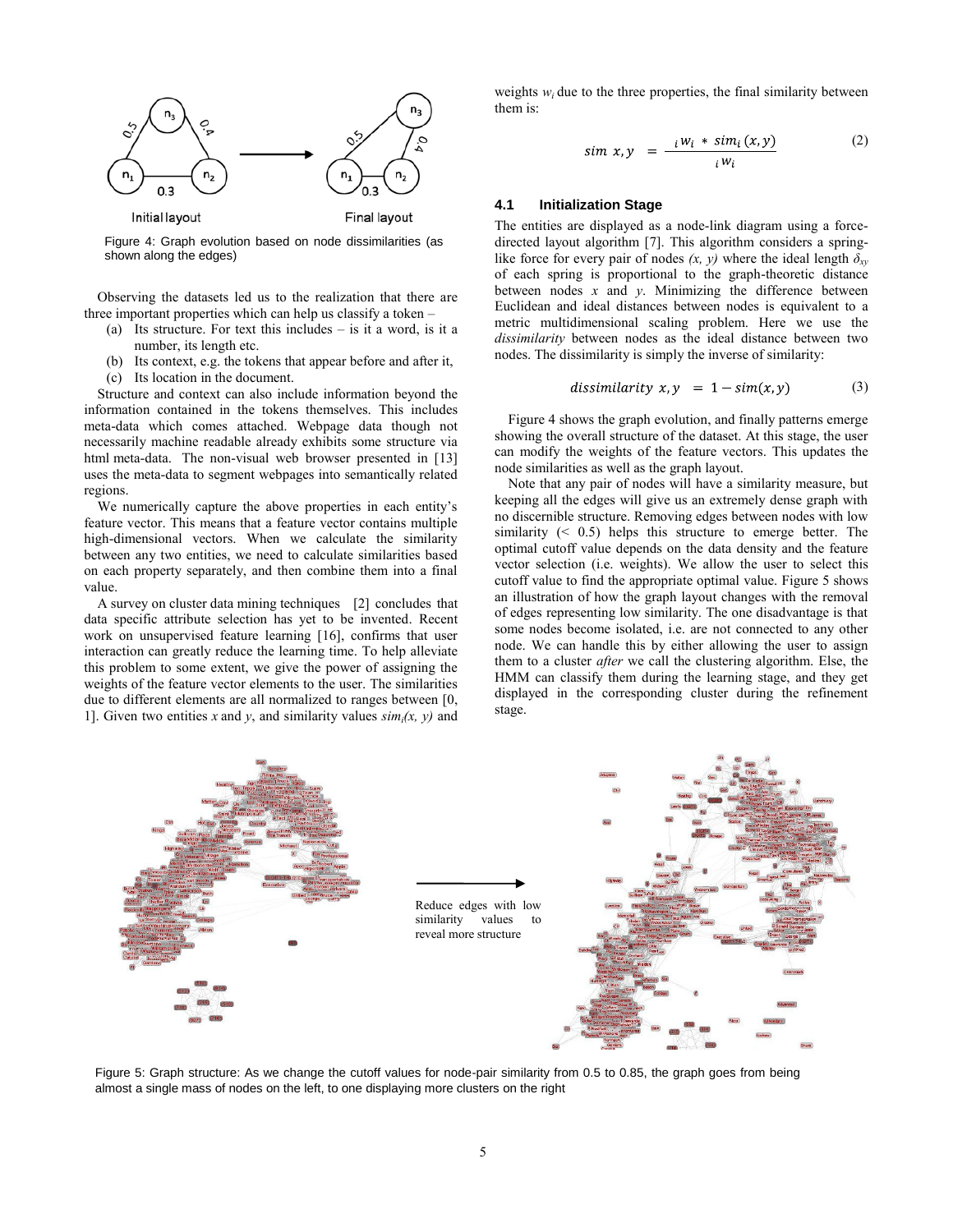Users can affect the graph layout, and the clustering using the following inputs:

- (a) Modifying the weights of the feature vector elements
- (b) Modifying the similarity cutoff this removes the edges representing low similarity, and also reveals a clearer structure of the dataset.
- (c) Modifying the frequency cutoff of the data points. This leaves only the most prominent nodes behind, which act as representative nodes, and give the users a good idea of the classes present in the dataset.
- (d) Modifying the "fineness" level of clustering this controls how many clusters the data gets split into. Getting the most appropriate number of clusters will reduce the load on the user during the *sculpting* stage. (Step 6 in Figure 3).

Further, we notice that the visualization reveals more structure when we display entities from the entire dataset, rather than from a smaller subset. This is because in the smaller dataset most low frequency entities do not cluster well. As we increase the number of documents, some of these frequencies improve, and the entities become better defined.

When the various settings work together to produce a semantically meaningful structure, the user can call the clustering algorithm. A good choice of weights at this early stage will minimize the work required from the user at later stages – especially at the cluster sculpting stage, and relabeling the tokens at the refinement stage. In most cases, a range of values gives decent results, hence carefully updating the weights and observing the visualization can take care of this problem.

We use the Markov Cluster Algorithm (MCL), an unsupervised cluster algorithm for graphs based on the simulation of stochastic flow in graphs [5]. Only those similarity values that are above the cutoff specified by the user are passed to the clustering algorithm. This has a similar effect as it has on the visualization  $-$  it helps segment the data better, i.e. divides them into more classes. Once the clusters are calculated, they are displayed by forming a convex-hull boundary around the data points they contain. Further, we relax the strength of edges across clusters to reduce their spatial overlap. (See Figure 6)

The physical boundaries between clusters, might lead the user to discover some semantic discrepancies – this usually occurs due to entities which are ambiguous and can occur in multiple classes, or in cases where the feature vector is not able to classify an entity correctly. In this case, a user can visually *sculpt* the clusters – this involves splitting and merging clusters, dragging nodes from one cluster to another, or duplicating nodes into different clusters (for example, the token 'York' may appear in 'Street', 'State', 'City', and even 'Company' depending on context). The visualization assists the user at this stage by highlighting the nodes that have more than 99% of edges to nodes within the same cluster. At the end of this stage, the number of states in the HMM is assumed to be the number of clusters in our visualization. Further, the emission probabilities are calculated based on these clusters – entities with a higher frequency in the original dataset have a higher emission probability. To allow the model learning algorithm to assign a word to a different class from that in the above cluster, we assign a small emission probability value to all the words in all the states other than the one they appear in. This approach also allows the Baum-Welch algorithm to learn fairly accurately for words which appear in multiple classes. We go through the first round of HMM training to learn our initial model, and then use Viterbi algorithm to segment the strings.



Figure 6: Result. The four panels show the evolution of the clusters as the user reclassifies the segmentation of some address entries, and the HMM relearns the model taking this into account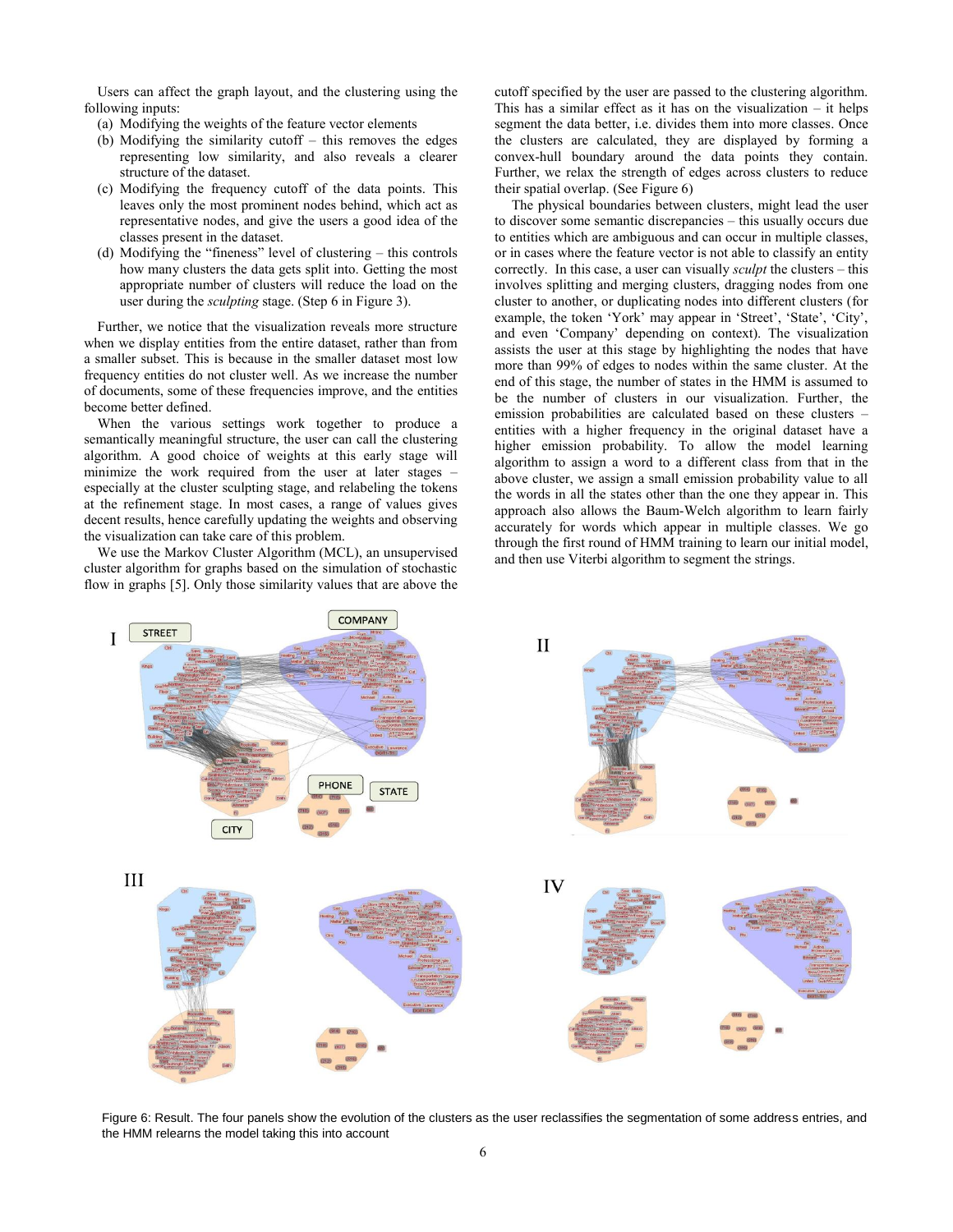## **4.2 Refinement Stage**

At this stage the user can help resolve inconsistencies in the segmentation, and help debug the model. To make this more intuitive, we first need the user to give the clusters semantic names. This is done by highlighting the nodes in all clusters which has a very low similarity to nodes in other clusters. In case the presence of some entity makes the identity of the class ambiguous, the user can choose to see some strings where the entity appears. For e.g. if Washington appears in a cluster with what mostly appears to be street names, seeing it in context will help the user be sure that the given cluster indeed contains street names, not cities or states. Two examples are given below:

- 1. D Sacilotto 399 *Washington* St New York NY (212) 966- 7274
- 2. Burke & Casserly PC 255 *Washington* Avenue Ext Albany NY (518) 452-1961

At this stage, we have named clusters and a trained HMM. Now, we can involve multiple users in the refinement stage. Just as interaction with users can quickly help define models, misclassifications at any stage can slow the process down. Hence involving multiple users at the refinement stage can help remove mistakes made by a user due to either lack of knowledge, or uncertainty.

We pick documents that contain tokens that did not cluster well – i.e. had a lot of highly similar nodes in other clusters. These are the entities which belong to multiple classes in a dataset. The user resolves this inconsistency, and if such a token is indeed classified into more than one class by the user, we duplicate it to represent various identities of a single entity. This also reduces the edges across clusters, making the model better defined. We ask the user to reclassify a few documents at a time, and then retrain the HMM to reflect these changes.

During this debugging stage, the user can highlight the consecutive tokens in the graph layout. When a specific token is selected, the corresponding node(s) in the graph are highlighted. Also, the cluster to which it has been classified is also highlighted. This helps the user see the possible classes the token could belong to. The user can traverse forwards and backwards along a given document to establish if there is any misclassification.

The visualization where the clusters are marked often excludes entities with low frequency – either because they were filtered out by the user, or they were not assigned a cluster due to low similarity to any cluster. However, after the HMM is trained, all the entities in the dataset will be assigned emission probability values. Further, if we want to display duplicates for entities belonging to multiple clusters, the visualization will become too dense. To overcome this problem, after the initialization stage, we only display the entities which have very few high similarity edges to nodes in other clusters. These are called the *inner* nodes, and are the representatives of their classes. When a certain token is selected during debugging, its corresponding node(s) are also visualized. The user can still use our interface to display more nodes if required.

# **5 RESULTS**

The system we described can help in the classification of varied types of datasets. As a starting step, we worked with text-based datasets since they require minimal preprocessing, and can show the utility of our method. In this section we will see a running example of learning a model (HMM) for the business address dataset. The BigBook business address dataset contains approximately 3000 business addresses from New York State. This dataset contains a large number of distinct integers, and each

separate integer does not have a special meaning, but usually just represents a street or building number or is a part of a business name. To make sure that the HMM is able to learn well, and apply the model to addresses with new tokens, we replace each integer with the term DIGIT- $\langle i \rangle$  where *"i"* is the length of the integer.

After the initial preprocessing, we calculate feature vectors based on the three properties of structure, context and location:

- The feature vector on *structure* contains the following information: does it contain a letter, does it contain a digit, does it contain a non-alphanumeric symbol, does it begin with a capital letter, is it all caps, and its length. Except for the last element, the others are binary.
- The feature vector on *context* contains a summary (i.e. histogram) of the structure based feature vectors of the tokens that appear immediately before and after the given entity in all the documents.
- Finally, for the feature vector on *location*, we use the windowing approach as presented in Section 3.2. Initially, if we know the number of classes  $(N_c)$  in the dataset, we use its multiples as the number of windows. In the absence of this information, the window size is decided by the document lengths (i.e. number of tokens in the document).

Now the data is displayed on the screen, and as the user plays with the similarity cutoff slider, the graph goes from being one main cluster with all nodes interconnected, to one which shows the inbuilt structure of the data. At this point, the user clusters the dataset. Since there is a lot of overlap between the terms in ADDRESS and CITY (see Figures 4 and 6), there is an extra cluster which contains these common tokens. The user organizes and splits this cluster to the best of his knowledge, and merges the corresponding halves with the two clusters.

Next we highlight the *inner* nodes in the dataset, which shows the user the representative terms for each cluster, and he is able to name them. Figure 7 shows an example of these inner nodes. Now we initialize the emission probabilities for all states based on the clusters. If an entity belongs to a cluster, its emission probability



Figure 7: Graph showing the inner entities/nodes in green. These nodes help the user both during the cluster sculpting stage, and during the cluster naming stage.